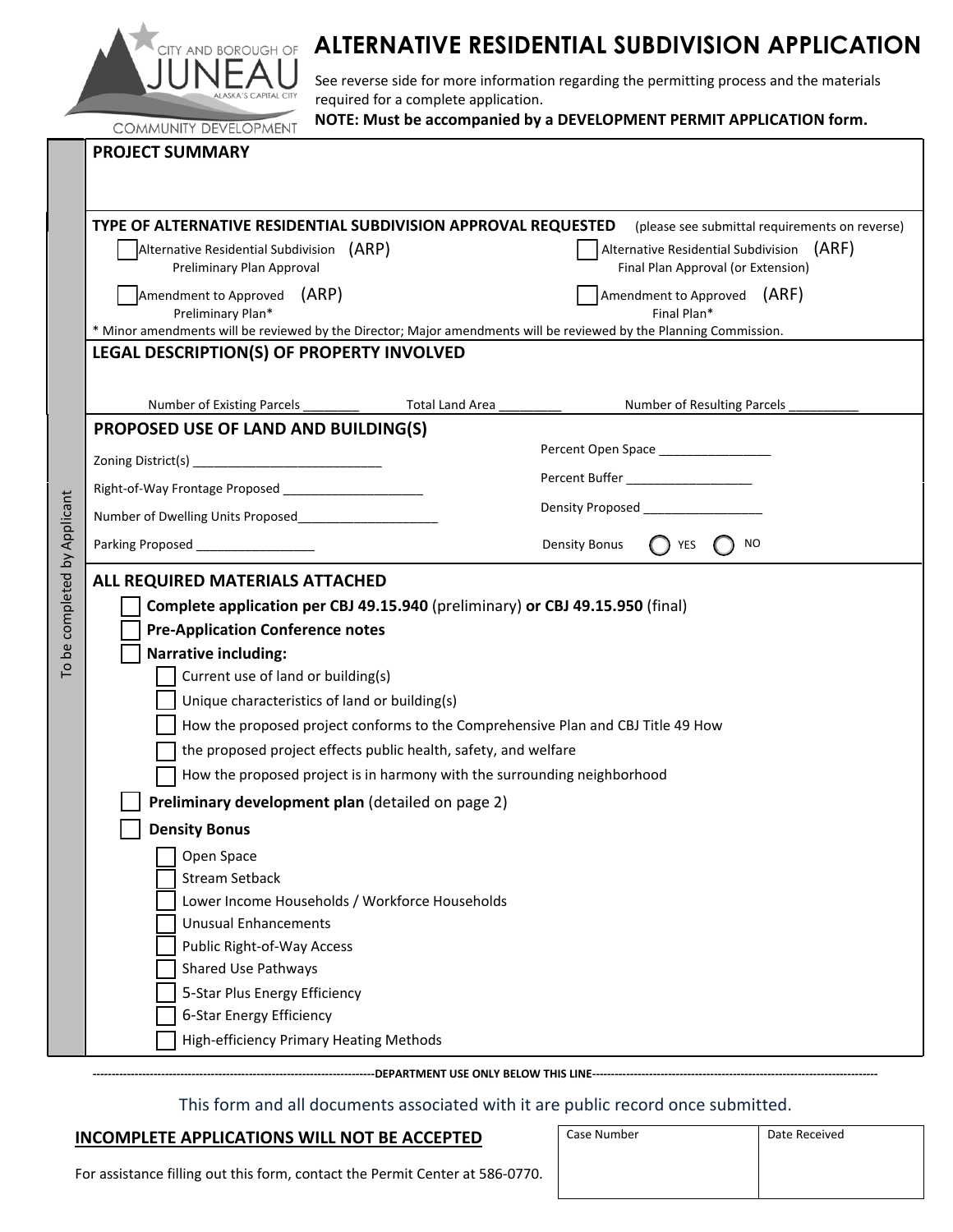## **Alternative Residential Subdivision Application Instructions**

#### Alternative Residential Subdivision outlined in CBJ 49.15.900

Each application for an Alternative Residential Subdivision is reviewed by the Planning Commission at a public hearing. The permit procedure is intended to provide the Commission the flexibility necessary to make decisions tailored to individual applications. The Commission may stipulate conditions to mitigate external adverse impacts from the proposed use. If it is determined that these impacts cannot be satisfactorily overcome, the permit shall be denied.

**Pre‐Application Conference:** A pre‐application conference is required prior to submitting an application. The applicant will meet with City & Borough of Juneau and Agency staff to discuss the proposed development, the permit procedure, and to determine the application fees. To schedule a pre‐application conference, please contact the Permit Center at 586‐0770 or via email at Permits@juneau.org.

**Application:** An application for an Alternative Residential Subdivision will not be accepted by the Community Development Department until it is determined to be complete. The items needed for a complete application are:

- 1. **Forms:** Completed Alternative Residential Subdivision Application and a Development Permit Application forms.
- 2. **Fees:** The fee is dependent upon the number of residential structures involved. Any development, work or use done without a permit issued will be subject to double fees. All fees are subject to change.
- 3. **Project Narrative:** A detailed narrative describing the project.
- 4. **Plans:** outlined in CBJ 49.15.940(b)(2). (Surveyed Plans Required)
	- a. The amount of land for housing, open space, buffer, access, parking, and pedestrian circulation
	- b. The number and types of housing units and proposed density
	- c. The natural features to be protected and hazards to be avoided
	- d. The public, if any, and private services to be provided

**Document Format:** All materials submitted as part of an application shall be submitted in either of the following formats:

- 1. Electronic copies;
- 2. Paper copies 11" X 17" or smaller (larger paper size may be preapproved by the Community Development Department).

## **Preliminary Plan Approval**

#### **Application Review & Hearing Procedure:**

**Review:** The Community Development Department shall determine when the Alternative Residential Subdivision Application is compete and advise the developer. Within 60 days of determining that an application is complete, the Director shall schedule the preliminary plan for a public hearing.

**Hearing:** All Alternative Residential Subdivision applications must be reviewed by the Planning Commission. The Commission shall review the preliminary plan and approve, approve with conditions, or deny pursuant to 49.15.940.

**Public Notice Responsibilities:** As part of the Preliminary Plan Approval, proper public notice must be given as outlined in CBJ 49.15.230 which consists of the following:

**The Community Development Department** will give notice of the pending Planning Commission meeting and its agenda in the local newspaper a minimum of 10‐days prior to the meeting. Furthermore, the department will mail abutters notices to all property owners within 500‐feet of the project site.

**The Applicant** will post a sign on the site at least 14 days prior to the meeting. The sign shall be visible from a public right‐of‐ way or where determined appropriate by CDD. Signs may be produced by the Community Development Department for a preparation fee of \$50, and a \$100 deposit that will be refunded in full if the sign is returned within seven days of the scheduled hearing date. If the sign is returned between eight and 14 days of the scheduled hearing \$50 may be refunded. The Applicant may make and erect their own sign. Please speak with the Community Development Department for more information.

#### **Final Plan Approval**

After completion of all conditions and Commission approval of the preliminary plan in accordance with the Conditional Use permit procedures, the final plan shall be submitted for review and approval according to the following:

- 1. An application, fee, and a final plan must be submitted for Commission review.
- 2. Formation of a homeowners' association, or similar entity, is required, outlined in CBJ 49.15.950(b)(1)-(4).
- 3. The Commission may approve the final plan if it substantially conforms to the approved preliminary plan and all requirements of this article.